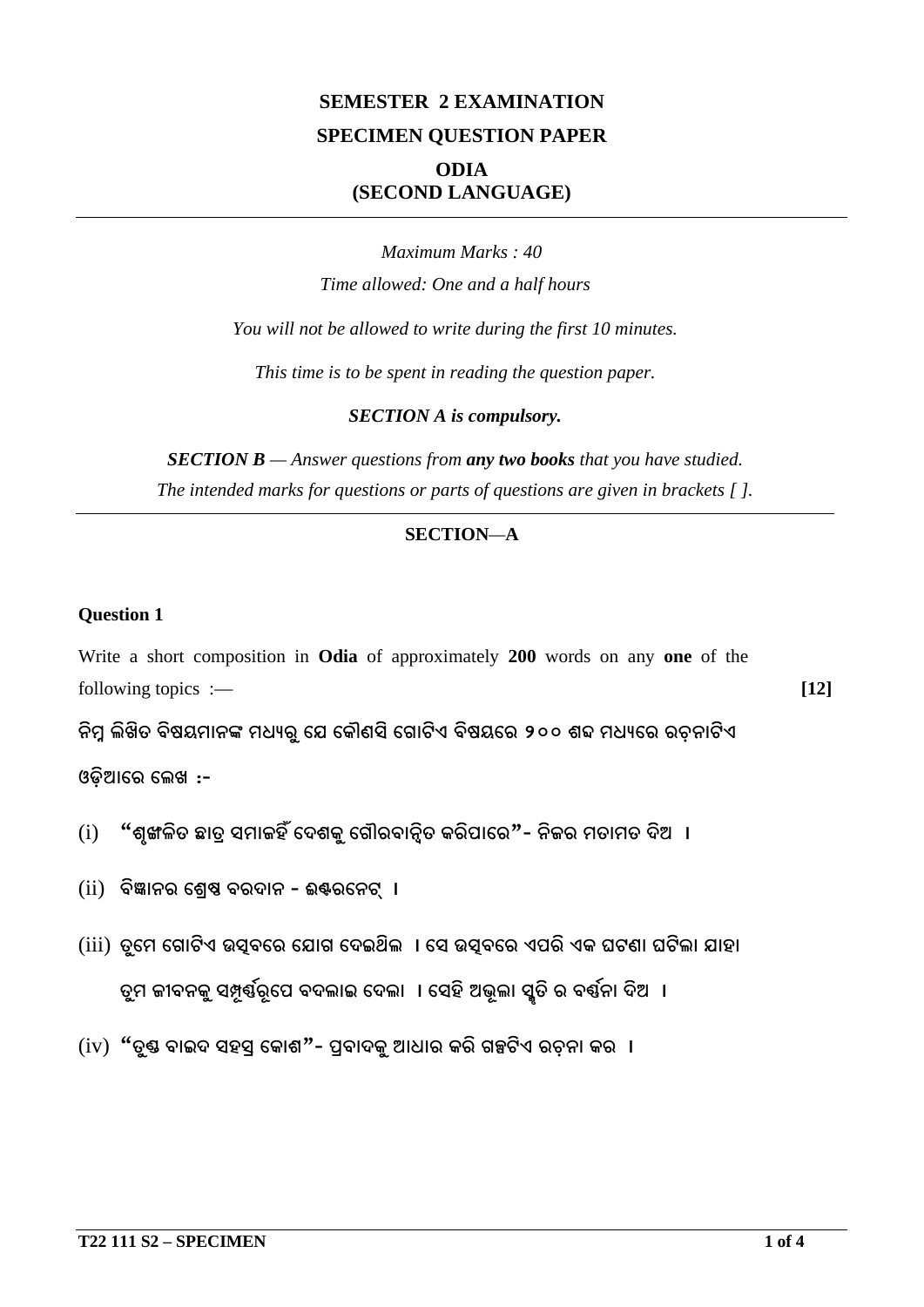$({\rm v})$  ସଂଲଗ୍ନ ଛବିଟିକୁ ଦେଖି ଏହା ଯାହା ଦର୍ଶାଉଛି ତାହା ବର୍ଷନା ଦିଅ ଏବଂ ଏହା ତୁମକୁ ଯାହା ସୂଚାଇ

ଦେଉଛି ତାହା ଲେଖ**ା** 



#### **Question 2**

Write a letter in **Odia** of approximately **120** words on any **one** of the topics given below :- **[8]**

(ନିମ୍ନ ଲିଖିତ ବିଷୟମାନଙ୍କ ମଧ୍ୟରୁ ଯେ କୌଣସି ଗୋଟିଏ ବିଷୟରେ ପ୍ରାୟ ୧୨୦ ଶବ୍ଦ

ମଧ୍ୟରେ ପତ୍ରଟିଏ ଲେଖ $\vert$  । $\vert$ 

 $(i)$  ତ୍ରମ ପରିବାର ବିଷୟରେ ବର୍ଷ୍ଣନା କରି ବିଦେଶ ରେ ରହୁଥିବା ତ୍ରମ ପତ୍ବନ୍ଧୁଙ୍କ ନିକଟକୁ ପତ୍ଟିଏ

ଲେଖ**ା** 

 $($ କିୟା $)$ 

 $(i)$  ତୁମେ ବାସ କରୁଥିବା ଅଞ୍ଚଳରେ ଅଧିକ ସୁରକ୍ଷା ଯୋଗାଇ ଦେବା ନିମନ୍ତେ ପୁଲିସ୍ ଜଗୁଆଳ

ବ୍ୟବସ୍ଥା କରିବାକୁ ଦାବି କରି ସ୍ଥାନୀୟ ପୁଲିସ୍ ସ୍ୱପରିଷ୍ଟେଷ୍ଟ୍ ଙ୍କ ନିକଟକୁ ପତ୍ରଟିଏ ଲେଖ**ା**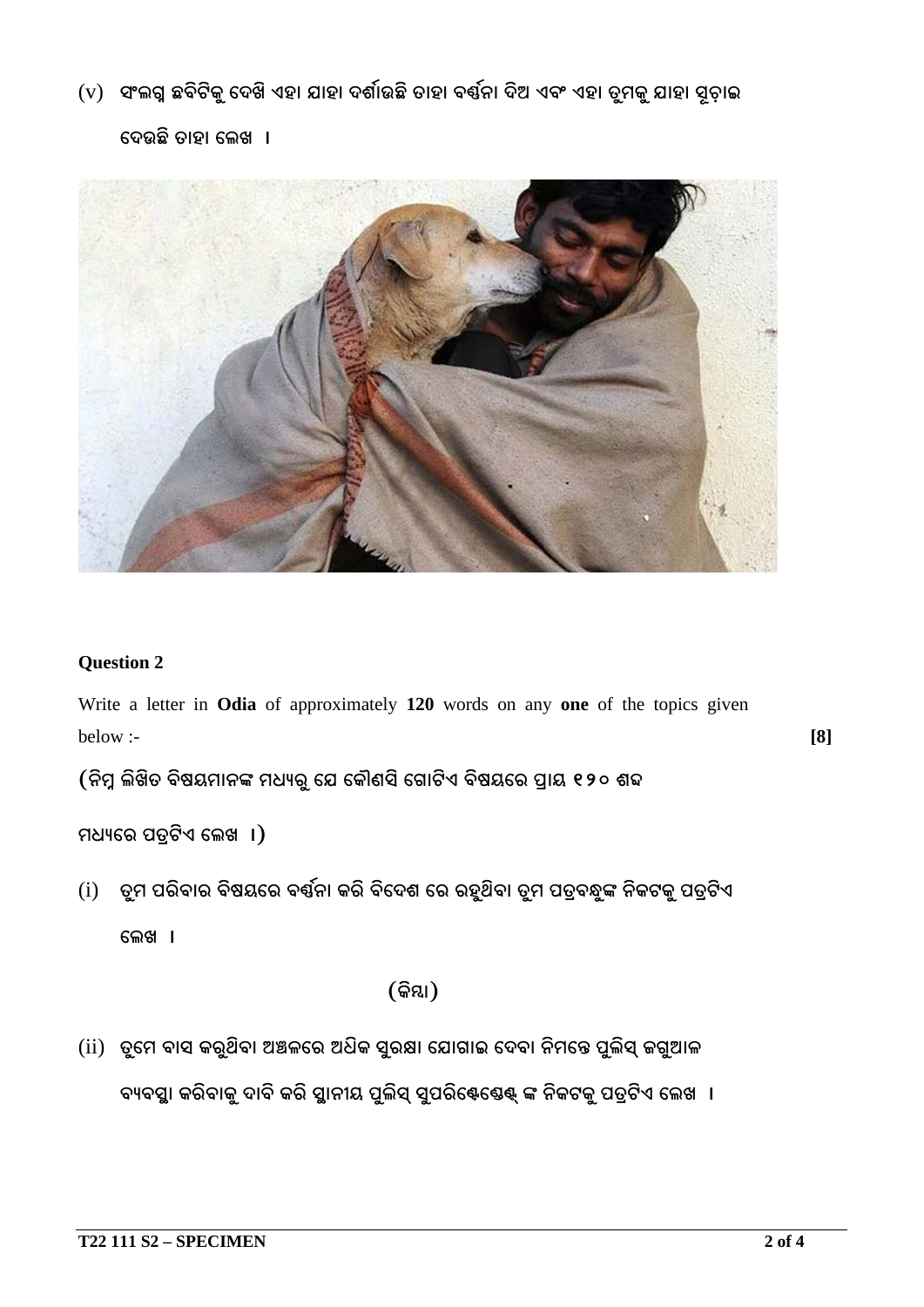#### **SECTION—B**

*(Answer questions from any of the two books that you have studied.)*

 $($ ପଠିତ ଦୁଇଟି ପୁସ୍ତକର ପ୍ରଶ୍ନଗୁଡ଼ିକର ଉତ୍ତର ଦିଅ $\,$  । $)$ 

# ଜ୍ଞାନାଞ୍ଜଳି – (କବିତା ବିଭାଗ)

### **GYANANJALI- (POEM)**

### **Question 3**

| $(i)$ ମାଟିର କବିତା କହିଲେ କ'ଣ ବୃଝ $?$                 | $\lceil 2 \rceil$ |
|-----------------------------------------------------|-------------------|
| $(ii)$ ଛଅଟି ରତୁ ଙ୍କ ନାମ ଲେଖ  ।                      | $\lceil 2 \rceil$ |
| $(iii)$ ଗ୍ରାମ ଶୂକରୀ ଗାଈ ହୋଈ ପାରିବ ନାହିଁ କାହିଁକି  ?  | $\lceil 3 \rceil$ |
| $(iv)$ ମନ୍ତ୍ରୀ ଙ୍କ କଣୁର ତନ୍ତ୍ରୀ ଥରି ଉଠିଲା କାହିଁକି ? | $\lceil 3 \rceil$ |

# ଞ୍ଜାନାଞ୍ଜଳି – (ଗଳ୍ପ ବିଭାଗ)

## **GYANANJALI – (SHORT STORIES)**

### **Question 4**

| (i) | ଅନ୍ୱେଷ ଆମେରିକା ଚାଲିଗଲା କାହିଁକି  ?                                | $\lceil 2 \rceil$ |
|-----|------------------------------------------------------------------|-------------------|
|     | $\left($ ii)   ଭଦ୍ର ମହିଲା କାହାକୁ କିଏ ବୋଲି ମନେକଲେ  ?              | $\lceil 2 \rceil$ |
|     | (iii)  ବରଗଛ ମୂଳେ ମାଗୁଣି କ'ଣ ଦେଖିଲା  ? ସେ ଭୟଭୀତ ହୋଇଗଲା କାହିଁକି  ? | $\lceil 3 \rceil$ |
|     | $(iv)$ ନାରଣ ଦାସ ଙ୍କୁ କାହାର କଥା ଖୁଞ୍ଚା ଭଳି ଲାଗିଲା  ? କାହିଁକି  ?   | $\lceil 3 \rceil$ |